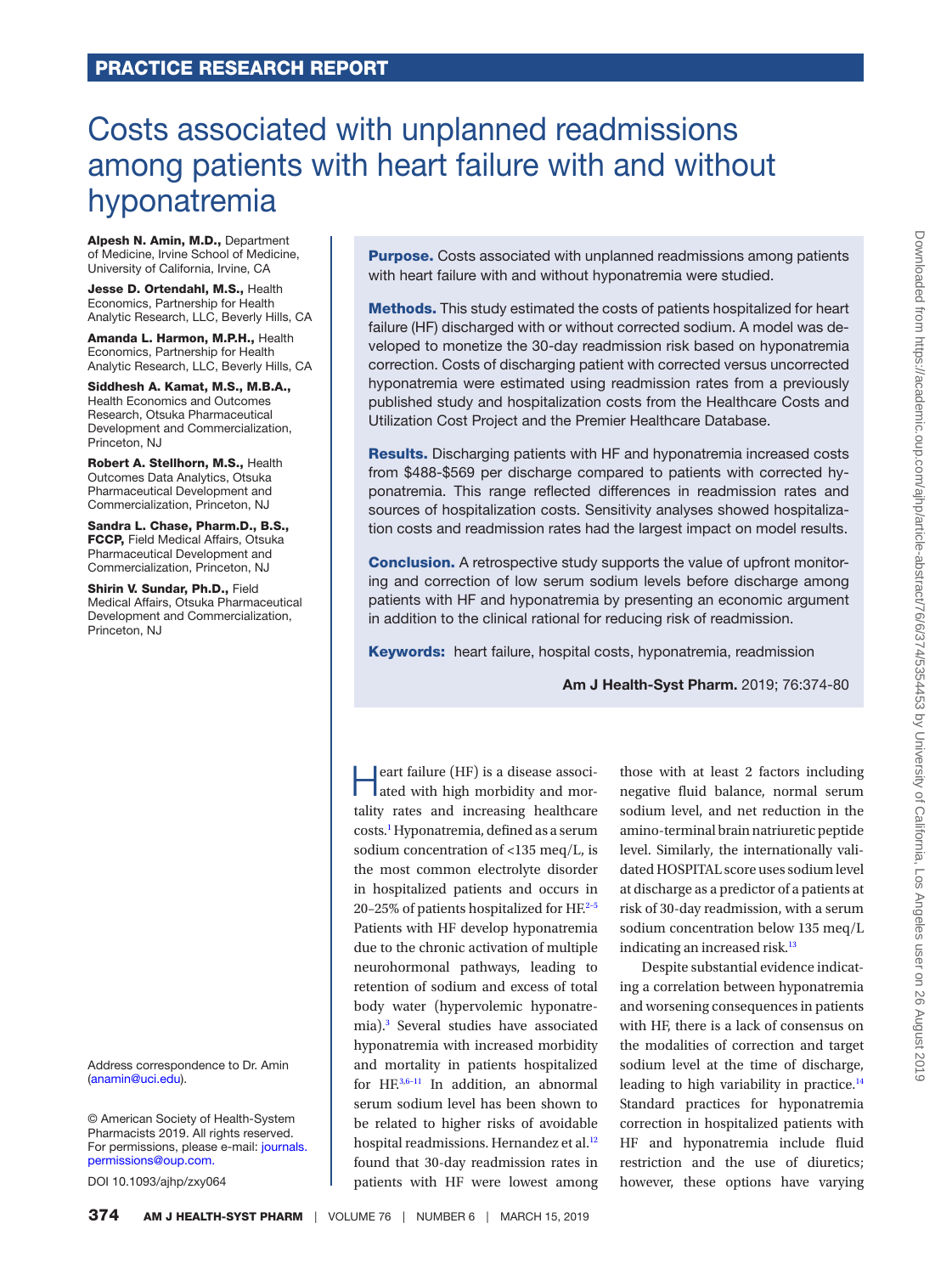effectiveness.[14](#page-6-4) Vasopressin-receptor antagonists (vaptans) increase serum sodium levels by blocking vasopressinmediated water reabsorption. Vaptans have been approved by the Food and Drug Administration for use in euvolemic and hypervolemic hyponatremia.[5](#page-6-5),[15](#page-6-6) The 2013 American College of Cardiology and American Heart Association guideline for the management of HF recommends that in patients with HF who have persistent severe hyponatremia and are at risk for or having active cognitive symptoms despite water restriction and maximization of guideline-directed medical therapy, vasopressin antagonists may be considered in the short term to improve serum sodium concentration.<sup>[16](#page-6-7)</sup> However, clinical trial data are lacking in regards to the independent association of hyponatermia correction and patient outcomes, including unplanned readmissions; therefore, correcting hyponatremia before hospital discharge is not consistently prioritized. $9,14$  $9,14$  Specifically, an assessment of real-world data from a global hyponatremia registry found that the majority of patients with hyponatremia did not achieve a serum sodium level above 135 meq/L after initial treatment and did not receive subsequent treatment.<sup>[14](#page-6-4)</sup>

Readmissions are costly to hospitals and health systems, and the reduction in avoidable readmissions is an important consideration being used to measure the quality of care. $17-19$  The Agency for Healthcare Research and Quality (AHRQ) includes avoidable readmissions in their Prevention Quality Indicators and is currently quantifying readmissions due to HF in the Nationwide Readmissions Database. Recent initiatives that penalize hospitals for high readmission rates are leading to more scrutiny over poten-tially preventable hospitalizations.<sup>[20](#page-6-9)</sup> The Centers for Medicare and Medicaid Services Hospital Compare publishes information about the quality of care at over 4,000 Medicare-certified hospitals—including information on 30-day readmission rates for patients with HF.[21](#page-6-10) For HF, the age-sex adjusted rate of potentially preventable inpatient stays in 2012 was 341 per 100,000 population.[22](#page-6-11)

## KEY POINTS

- The economic impact of hyponatremia correction among patients with heart failure was assessed in a model-based analysis.
- Correcting sodium before hospital discharge decreases costs of readmission by 488–569 per discharge.
- Our results support the financial value of monitoring and correction of hyponatremia in this patient population.

Thus, potentially avoidable readmissions, such as those associated with patients with HF discharged with hyponatremia, have become a major focus for hospitals and health systems nationwide. Real-world evidence, including the well-validated HOSPITAL score, suggests the merits of management of hyponatremia in reducing unplanned hospital readmissions.<sup>4[,7,](#page-6-13)[12](#page-6-2)[,23](#page-6-14)</sup> However, until recently, there was no direct link between correcting hyponatremia and reducing readmissions.

Donzé et al.[4](#page-6-12) established a decrease in all-cause 30-day readmissions in patients who had hyponatremia corrected before discharge compared to those with persistent hyponatremia (serum sodium concentration of <135 meq/L at both admission and discharge). This economic model–based analysis estimates the medical costs among patients hospitalized for HF discharged with or without corrected hyponatremia, based on the Donzé study. Such an analysis can help hospital decision-makers and physicians quantify the potential cost savings associated with a reduction in avoidable readmissions and improve quality of patient care in the management of patients with HF and hyponatremia.

## **Methods**

This study used an economic model to estimate the costs associated with

readmissions for patients discharged following a HF admission with and without hyponatremia correction upon discharge. The goal of the analyses was to assess the cost savings associated with the decrease in readmission rates reported in a recent study by Donzé et al[.4](#page-6-12) Specifically, we estimated the total hospitalization costs per person, separately for patients with and without correction of hyponatremia, by totaling the costs of initial hospitalization and readmissions and dividing by the number of patients initially hospitalized. The difference between these estimates was defined as the incremental cost increase or potential cost savings associated with correcting hyponatremia before discharge. Model inputs were based on published literature, an analysis of the Premier Healthcare Database, and the Healthcare Cost and Utilization Project (HCUP) database. The Premier Healthcare Database and HCUP are nationally representative databases containing information on hospitalizations. Model outcomes were reported as incremental costs of correcting hyponatremia on a per-person basis.

Model structure. The model was developed in an Excel spreadsheet (Microsoft Corp., Redmond, WA). Heart failure patients discharged either with or without hyponatremia were considered eligible to be analyzed using this model. Based on serum sodium level at discharge, patients faced differential risks of readmission. Those who required readmission accrued additional costs, whereas those not requiring readmission did not. We chose to use a simple model that did not incorporate the costs or potential additional benefits of hyponatremia correction to increase the transparency of the methods and make results easier to interpret.

Clinical inputs. Patient enrollment through the model was determined by clinical outcomes reported in the Donzé et al.<sup>4</sup> study. Briefly, that study was a retrospective cohort analysis examining 4,295 patients admitted to a tertiary care hospital over a 6-year period. Rate of readmissions and mortality within 30 days of discharge for patients with and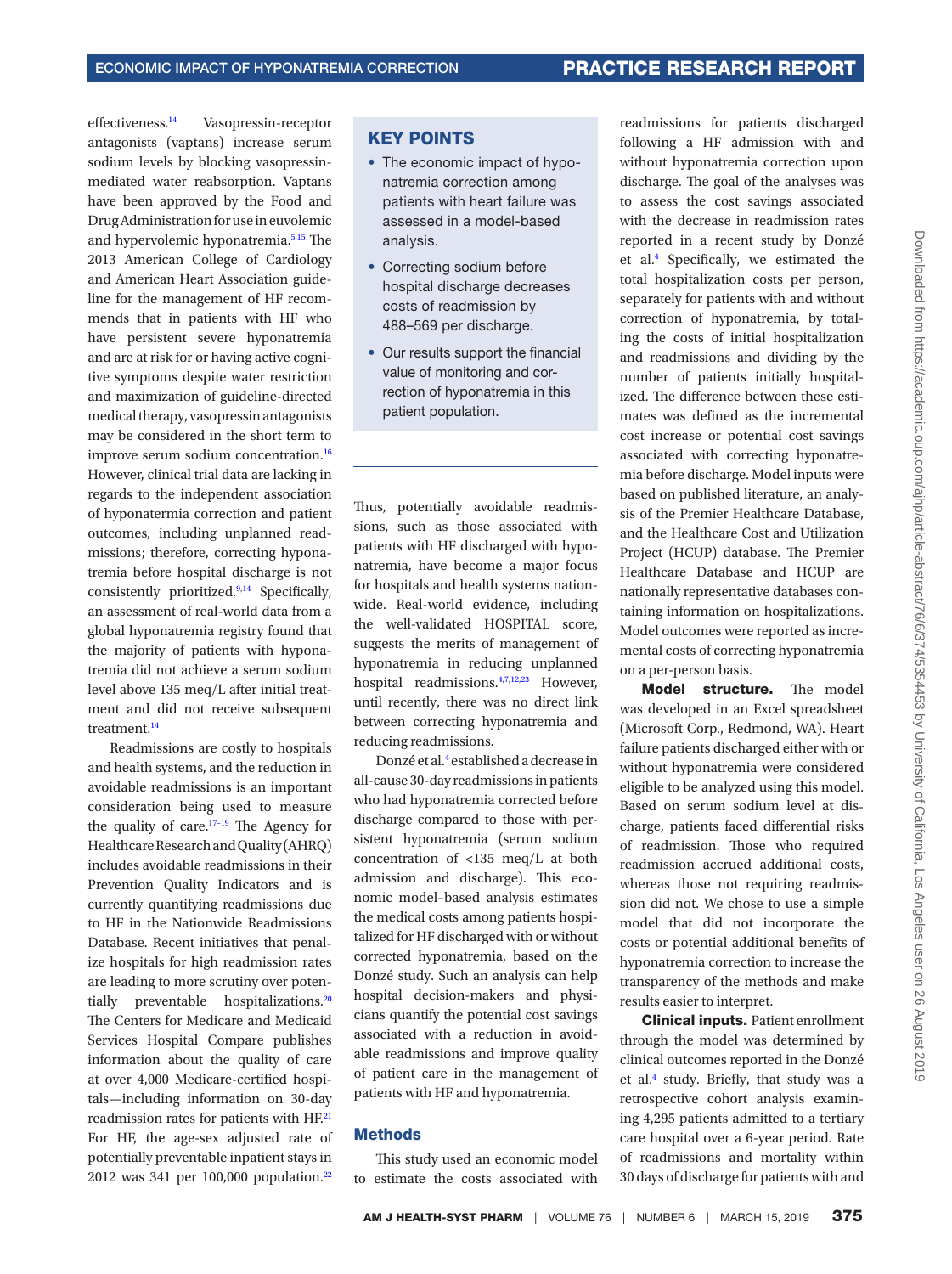without hyponatremia correction were assessed, both before adjusting for baseline differences between groups and as an adjusted odds ratio after controlling for demographic and clinical characteristics. In our model, we only considered readmissions, which the original authors found occurred in 27.5% of HF patients with persistent hyponatremia and 23.4% of those with sodium correction before discharge. In addition, we conducted the analysis with both the unadjusted rates as reported and using the adjusted odds ratio of 1.28 (95% confidence interval [CI], 1.11–1.48). To convert from the adjusted odds ratio to probabilities for use in the model, we used the reported rate for patients discharged with uncorrected hyponatremia and multiplied this baseline rate by the reported odds ratio.

Cost inputs. To assess the economic implications of hyponatremia correction, the model required the cost of a hospitalization. Model cost inputs were inflation adjusted to 2016 U.S. dollars, as commonly done in economic modeling, to account for differences in the years that costs were reported and to make such costs directly comparable. As hospitalization costs can vary between facilities, we used 2 alternative sources to estimate the cost of a hospitalization and considered the costs for prespecified subgroups. By considering different sources for a variable that is known to be uncertain and vary between settings, we were able to assess the robustness of results and the extent to which findings were driven by this input.

The first approach for estimating the costs of hospitalization was based on an analysis we conducted of the Premier Healthcare Database. Premier provides utilization and cost information for 20% of the U.S. hospital discharges, totaling more than 45 million visits. Using this database, we assessed patients of all ages hospitalized from January 1 through December 31, 2014 with primary *International Classification of Diseases, Ninth Edition* (ICD-9) codes 428.xx, reflecting HF. There were 591 hospitals included in the data analyzed. All costs were inflated to 2016 US dollars using the medical component of the

Consumer Price Index inflation calculator, which was 1.093 when converting from 2014 to 2016[.24](#page-6-15)

The second approach used publicly available hospitalization cost data from the HCUP database.<sup>25</sup> HCUP is a collection of databases sponsored by AHRQ that provides data collected from state data organizations, hospital associations, private data organizations, and the federal government to create a national information resource of patient‐level healthcare data. The National Inpatient Sample is the inpatient database contained in HCUP and includes data on roughly 8 million hospital stays each year from a national sample of over 1,000 hospitals. The cost estimate from HCUP included patients with any diagnosis and was updated from 2014 U.S. dollars to 2016 U.S. dollars to maintain consis-tency in the model.<sup>[24](#page-6-15)</sup>

Analyses. In the base case, we estimated the per-patient costs related to unplanned readmissions among those patients with HF and hyponatremia discharged with corrected and without corrected hyponatremia. Costs for those with corrected hyponatremia were calculated as the sum of the cost per initial hospitalization multiplied by the number of HF patients initially hospitalized and the cost per readmission times the number of HF patients readmitted, all divided by the total number of HF patients with corrected hyponatremia. Costs for those without corrected hyponatremia were calculated similarly. The incremental costs associated with correcting hyponatremia before discharge were calculated as the difference between these two measures. The incremental costs were estimated for a hypothetical cohort of 1,000 hospitalized patients, using the proportion of patients with hyponatremia correc-tion from the study by Donzé et al.<sup>[4](#page-6-12)</sup> We assessed 1,000 hospitalized patients, as it is likely more tangible to a hospital than when presenting results on a per-patient basis. The base case analysis used the Premier-based hospitalization costs and rates of readmission using the adjusted odds ratio. Scenario analyses were also conducted to assess the impact of using

different sources for inputs or assumptions related to data. In such analyses, the results were regenerated using the HCUP-based costs and using the unadjusted rates of readmission as reported directly from the Donzé et al.<sup>[4](#page-6-12)</sup> study. In another set of scenario analyses, we estimated the cost impact when varying the length of stay on readmission. In this scenario, we used data from an additional analysis of the Premier database, limited to those patients with HF and hyponatremia. We also conducted 3 subgroup analyses among patients  $\geq 65$  years old, those requiring an intensive care unit (ICU) stay, and those with severe disease. In addition, to assess the impact of parameter uncertainty on model results, we conducted one-way sensitivity analyses on all model parameters. To compare characteristics of those with and without hyponatremia correction from the Premier Hospital Database, we conducted statistical testing using *t*-tests for comparing mean values and chi-square tests for comparing proportions.

#### **Results**

In the Premier Healthcare Database, 571 hospitals were found to have at least 1 record of a patient admitted with HF. In total, there were 62,122 hospitalizations with ICD-9 codes 428.xx, reflecting HF. Characteristics of these patients are shown in [Table 1](#page-3-0). The costs per hospitalization calculated from both Premier and HCUP are shown in [Table 2,](#page-3-1) both in their original currency and in 2016 U.S. Dollars.

In the base case analysis, using the Premier database, we found that discharging HF patients with uncorrected hyponatremia resulted in readmission costs of \$3,401 per discharge, compared with \$2,832 when discharging patients with corrected hyponatremia. Thus, correcting hyponatremia resulted in a savings of \$569 per patient. When using costs from the HCUP database for hospitalization, this incremental cost decreased to \$547. Based on the adjusted odds ratio, we calculated the risk of readmission among those with corrected hyponatremia was 22.9%, compared to an unadjusted rate of 23.4%. With the adjusted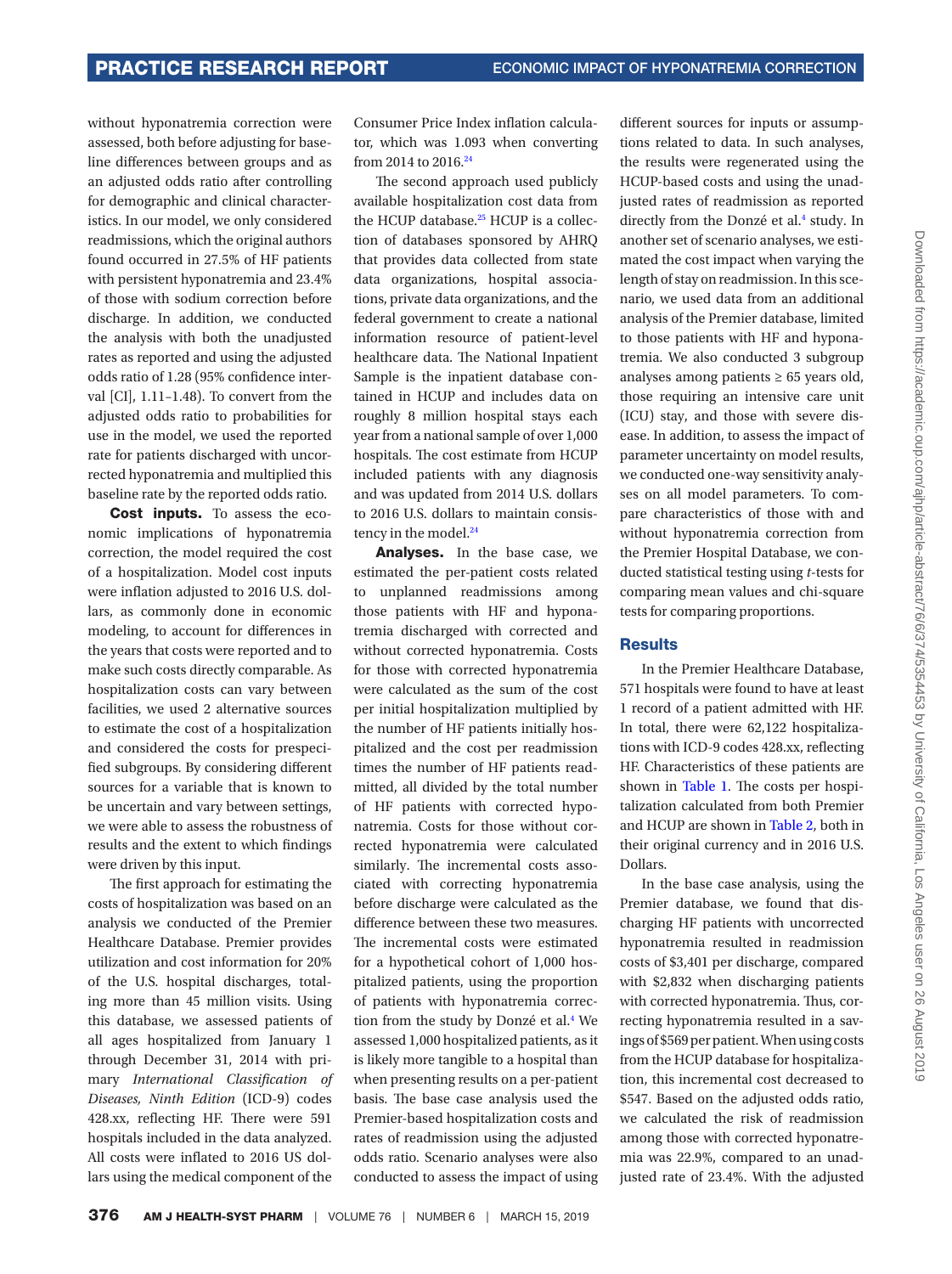<span id="page-3-0"></span>Table 1. Descriptive Analysis of Patients in the Premier Database With Heart Failure and With and Without Hyponatremia<sup>a</sup>

| <b>Variable</b>                                       | <b>Patients</b><br>With HF and<br>hyponatremia | <b>Patients with</b><br><b>HF Without</b><br>hyponatremia | <b>Total</b><br>patients<br>with HF | р        |
|-------------------------------------------------------|------------------------------------------------|-----------------------------------------------------------|-------------------------------------|----------|
| n                                                     | 7,022                                          | 55,100                                                    | 62,122                              |          |
| Mean age, yr                                          | 69.0                                           | 68.6                                                      | 68.7                                | 0.0618   |
| Male, % pts                                           | 50.6                                           | 51.0                                                      | 51.0                                | 0.4840   |
| 3M APR DRG<br>severity of ill-<br>ness, % pts         |                                                |                                                           |                                     | < 0.0001 |
| Minor                                                 | 0.2                                            | 5.3                                                       | 4.7                                 |          |
| Moderate                                              | 18.3                                           | 31.1                                                      | 29.7                                |          |
| Major                                                 | 59.6                                           | 52.5                                                      | 53.3                                |          |
| Extreme                                               | 21.9                                           | 11.1                                                      | 12.3                                |          |
| Length of stay,<br>mean days                          | 7.8                                            | 5.1                                                       | 5.4                                 | < 0.0001 |
| Inpatient stays<br>with ICU<br>admissions, %<br>stays | 24.7                                           | 16.4                                                      | 17.3                                | < 0.0001 |

<sup>a</sup> HF = heart failure, APR = all-patient refined, DRG = diagnosis-related group, ICU = intensive care unit.

<span id="page-3-1"></span>Table 2. Original and Inflated Cost per Hospitalization From Different **Sources<sup>a</sup>** 

|                                                                                                     | <b>Hospitalization Cost</b><br>(Per Event) |                                             |  |
|-----------------------------------------------------------------------------------------------------|--------------------------------------------|---------------------------------------------|--|
| <b>Variable</b>                                                                                     | <b>2014 US</b><br>Dollars (\$)             | <b>2016 US</b><br>Dollars <sup>b</sup> (\$) |  |
| Premier Database                                                                                    |                                            |                                             |  |
| Patients with HF <sup>c</sup>                                                                       | 11,318                                     | 12,366                                      |  |
| Patients with HF and hyponatremia <sup>d</sup>                                                      | 16,999                                     | 18,573                                      |  |
| Patients with HF and hyponatremia and age<br>$\geq 65$ years                                        | 15,399                                     | 16,825                                      |  |
| Patients with HF and hyponatremia and<br>admission to the ICU                                       | 33,207                                     | 36,281                                      |  |
| Patients with HF and hyponatremia with 3M<br>APR DRG severity of illness of "major" or<br>"extreme" | 18,683                                     | 20,413                                      |  |
| <b>HCUP Database</b>                                                                                |                                            |                                             |  |
| Patients with HF <sup>c</sup>                                                                       | 10,885                                     | 11,893                                      |  |

<sup>a</sup> ICU = intensive care unit, APR = all-patient refined, DRG = diagnosis-related group, HCUP = Healthcare Costs and Utilization Cost Project, HF = heart failure.

2014 U.S. dollars inflated to 2016 using a factor of 1.093 based on the medical component of the Consumer Price Index.<sup>2</sup>

c Defined as patients with International Classification of Diseases, Ninth Revision (ICD-9) codes 428.xx.

 $d$  Defined as patients with primary ICD-9 codes of 428.xx and secondary or tertiary ICD-9 codes of 276.1x. Only considered in scenario analysis.

risk of unplanned readmissions, the cost savings resulting from correcting hyponatremia increased to \$488–\$507 per patient when using HCUP and Premier costs, respectively. All per-patient costs can be found in [Table 3](#page-4-0) and [Figure 1.](#page-4-1)

When estimating the cost impact among patients ages 65 or older, we found that the cost savings associated with correcting hyponatremia was \$690 when using the unadjusted rate of readmission after hyponatremia correction and \$774 when incorporating the adjusted rate. Cost savings were largest when limiting the analysis to those with an ICU stay, as patients without hyponatremia correction accrued costs of \$9,977 where as those with hyponatremia correction had costs of \$8,308 (adjusted readmission rate) and \$8,490 (unadjusted readmission rate). Results of all subgroup analyses are found in [Table 4](#page-5-0).

In the scenario assuming a length of stay for readmitted patients increased from a base case value of 5.4 days to 7.8 days, we found that the mean perperson cost for patients with hyponatremia correction was \$4,248. The corresponding cost for patients with uncorrected hyponatremia was \$4,992, or an increase of \$744.

In sensitivity analyses, when varying all parameters  $\pm$  20%, we found that the parameters with the greatest impact on model results were the probabilities of readmission conditional on serum sodium levels. When the rate of readmission among patients without hyponatremia correction was increased by 20%, the economic burden associated with uncorrected hyponatremia increased from ~\$500 to \$1,249 per hospitalization. The readmission rates had a higher impact on the costs associated with uncorrected hyponatremia compared to the costs of hospitalization. [Figure](#page-5-1) [2](#page-5-1) depicts the cost savings when each parameter was varied.

# **Discussion**

This study quantified the potential cost savings in terms of readmissions avoided by correcting hyponatremia before discharge in patients with HF. The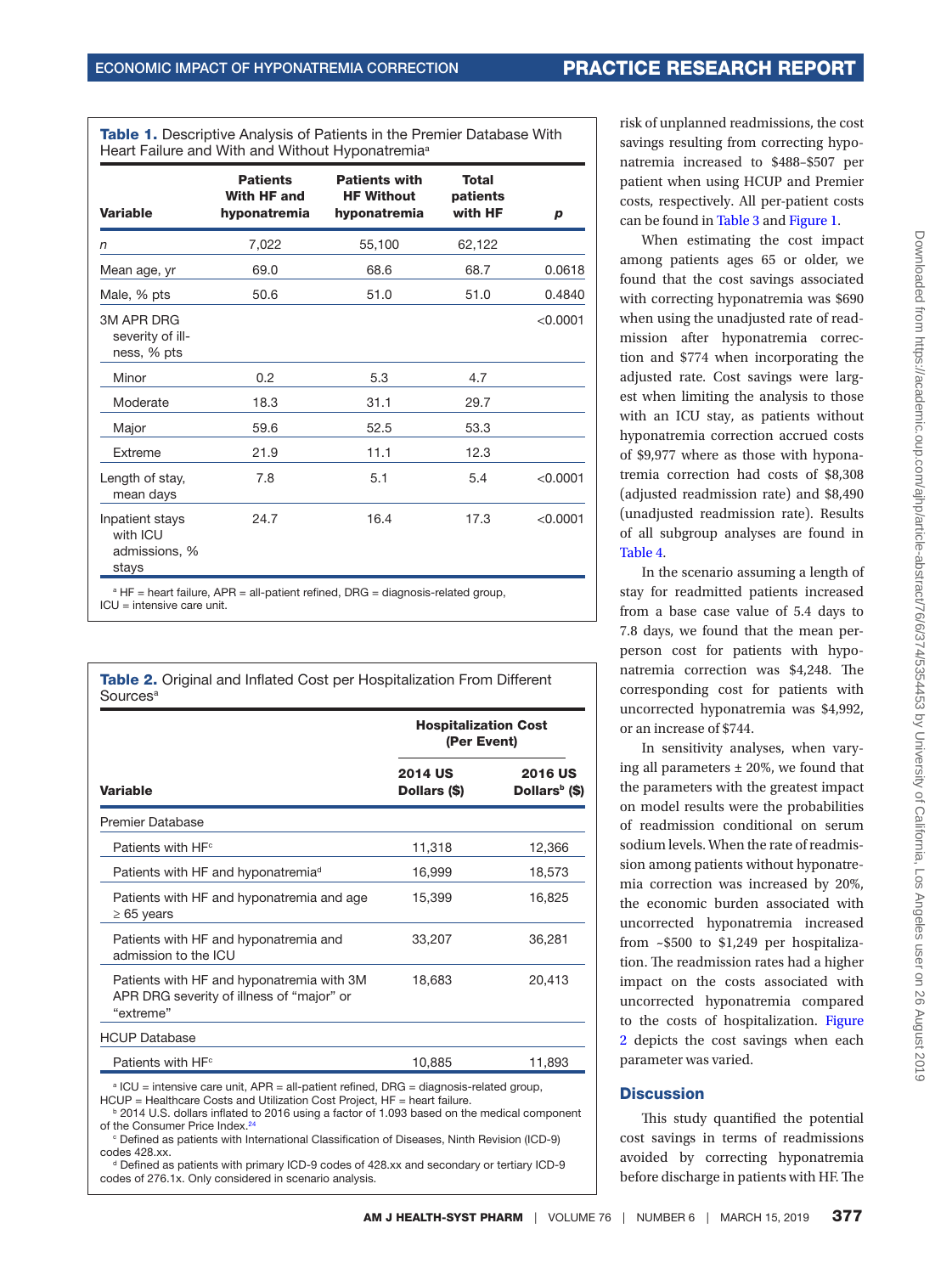<span id="page-4-0"></span>Table 3. Model-Projected Incremental Costs of Sodium Correction Among All Patients<sup>a</sup>

|                                                                                                               | Cost per Patient (\$)                            |                                                            |                                     |
|---------------------------------------------------------------------------------------------------------------|--------------------------------------------------|------------------------------------------------------------|-------------------------------------|
| <b>Variable</b>                                                                                               | With<br><b>Hyponatremia</b><br><b>Correction</b> | <b>Without</b><br><b>Hyponatremia</b><br><b>Correction</b> | <b>Incremental</b><br>$Costsb$ (\$) |
| Based on Premier hos-<br>pitalization cost inputs<br>and adjusted unplanned<br>readmission rates <sup>c</sup> | 2,832                                            | 3,401                                                      | 569                                 |
| Based on HCUP hospital-<br>ization cost inputs and<br>adjusted readmission<br>rates <sup>c</sup>              | 2,723                                            | 3,271                                                      | 547                                 |
| Based on Premier<br>hospitalization cost<br>inputs and unadjusted<br>readmission rates                        | 2,894                                            | 34,01                                                      | 507                                 |
| Based on HCUP<br>Hospitalization cost<br>inputs and unadjusted<br>readmission rates                           | 2,783                                            | 3,271                                                      | 488                                 |

<sup>a</sup> HCUP = Healthcare Costs and Utilization Cost Project.

**b** Incremental costs defined as cost savings with hyponatremia correction.

<sup>c</sup> Adjusted rates were calculated using the adjusted odds ratio reported in Donzé et al.<sup>[4](#page-6-12)</sup> Adjusted ratio accounted for between-group differences in age, sex, race, admissions within 6 months preceding index admission, unplanned index admission versus elective, length of stay, atrial flutter or atrial fibrillation, ischemic heart disease, cancer, chronic obstructive pulmonary disease, diabetes, and chronic kidney disease. The severity of congestive heart failure was assessed using the last available laboratory value of the brain natriuretic peptide or the last measurement of ejection fraction before discharge.

<span id="page-4-1"></span>Figure 1. Per-Patient Costs per Discharge by Source of Hospitalization Cost. Adjusted rates were calculated using the adjusted odds ratio reported in Donzé et al.<sup>4</sup> Adjusted ratio accounted for between-group differences in age, sex, race, admissions within 6 months preceding index admission, unplanned index admission versus elective, length of stay, atrial flutter or atrial fibrillation, ischemic heart disease, cancer, chronic obstructive pulmonary disease, diabetes, and chronic kidney disease. The severity of congestive heart failure was assessed using the last available laboratory value of the brain natriuretic peptide or the last measurement of ejection fraction before discharge. HCUP = Healthcare Costs and Utilization Cost Project.



magnitude of the economic benefit varied depending on the assumed cost of hospitalizations and rate of decrease in readmission with hyponatremia correction, but in all scenarios, the cost-savings were substantial. When considering subgroups, such as older HF patients or those requiring intensive care, the costsavings increased. These findings highlight the economic benefits of reducing unplanned readmissions. In addition to the economic savings, reducing preventable readmissions can provide additional benefits.

This work should be considered in the context of other published analyses assessing the characteristics of patients with hyponatremia and economic impact of correcting sodium imbalances. The assessment of patients with and without hyponatremia was consistent with previous studies that found that those with hyponatremia were typically sicker, had longer lengths of stays, more comorbidi-ties, and more ICU visits.<sup>[3](#page-6-1),6-11</sup> A previous meta-analysis of eight U.S. studies found hyponatremia to be associated with approximately \$3,000 higher hospital costs per patient when compared with the cost of normonatremic subjects.<sup>[10](#page-6-17)</sup> This cost estimate was higher than the results of the current study; however, the \$3000 figure was based on an analysis of patients with any underlying condition, as opposed to being limited to patients with HF. In the present study, discharging patients with HF with uncorrected hyponatremia increased costs from \$488–\$507 per discharge compared with patients whose serum sodium concentration exceeded135 meq/L. While the estimates of cost savings ranged across analyses and settings, the findings of a decrease in costs after hyponatremia correction was consistent.

Patients with HF and hyponatremia represent a population in which improvement in inpatient care and post-discharge outpatient follow up may effectively avoid recurrent hospi-talizations. Gheorghiade et al.<sup>[7](#page-6-13)</sup> reported that the risk of death or readmission for patients with HF increased by 8.6% (95% CI, 0.740–0.998) for each 3-meq/L decrease in serum sodium concentration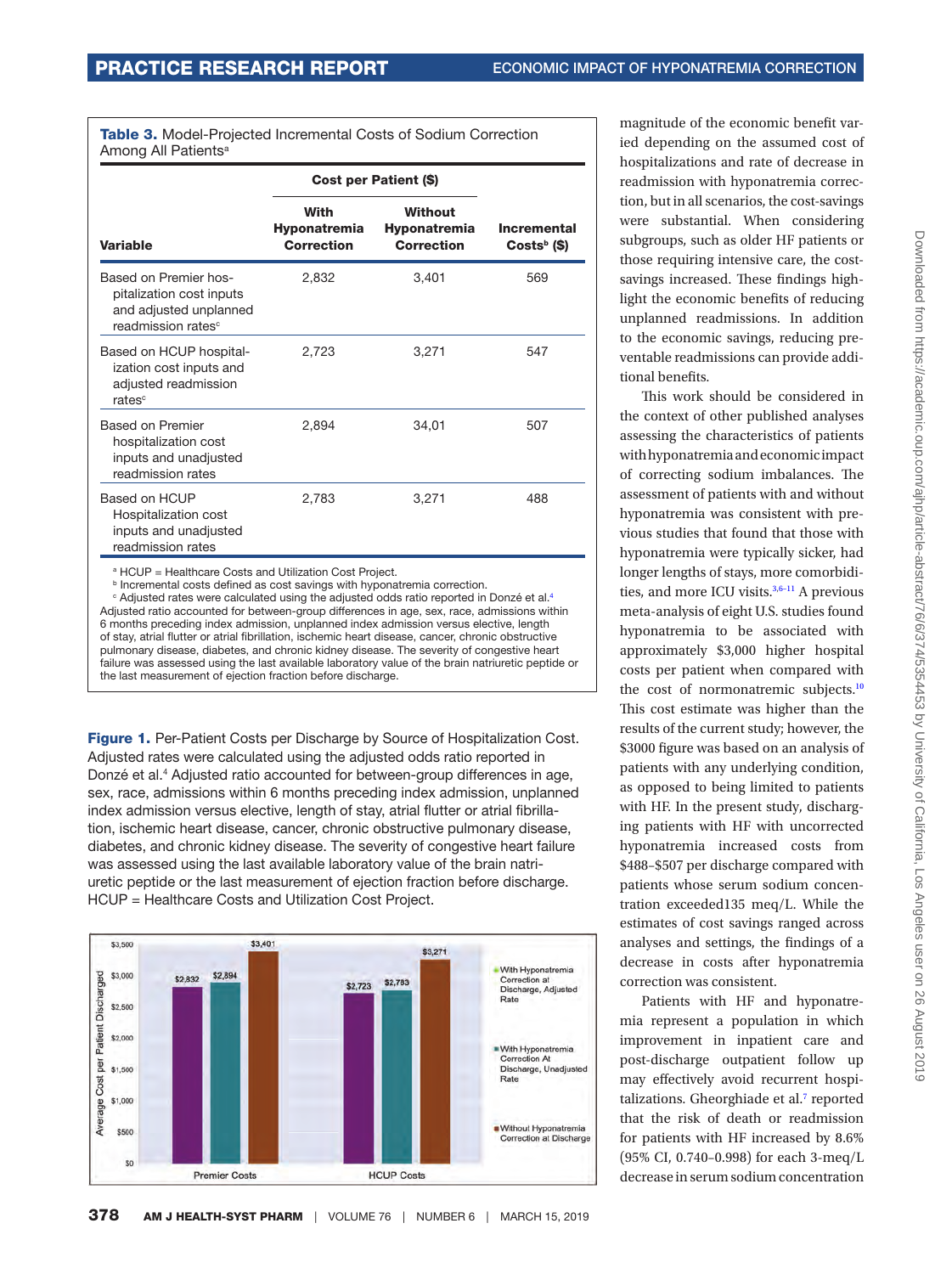<span id="page-5-0"></span>**Table 4.** Model-Projected Incremental Costs of Sodium Correction Among Patient Subgroups<sup>a</sup>

|                                                                                                              | Cost per Patient (\$)                     |                                              |                              |
|--------------------------------------------------------------------------------------------------------------|-------------------------------------------|----------------------------------------------|------------------------------|
| <b>Variable</b>                                                                                              | <b>With Correction</b><br>of Hyponatremia | <b>Without Correction</b><br>of Hyponatermia | Incremental<br>$Costsb$ (\$) |
| Costs among patients with HF and hyponatremia and age<br>$\geq 65$ years                                     |                                           |                                              |                              |
| Adjusted unplanned readmission rates <sup>c</sup>                                                            | 3.853                                     | 4,627                                        | 774                          |
| Unadjusted unplanned readmission rates                                                                       | 3,937                                     | 4,627                                        | 690                          |
| Costs among patients with HF and hyponatremia and<br>admission to the ICU                                    |                                           |                                              |                              |
| Adjusted unplanned readmission rates <sup>c</sup>                                                            | 8.308                                     | 9,977                                        | 1.669                        |
| Unadjusted unplanned readmission rates                                                                       | 8,490                                     | 9,977                                        | 1,488                        |
| Costs among patients with HF and hyponatremia with 3M<br>APR DRG severity of illness of "major" or "extreme" |                                           |                                              |                              |
| Adjusted unplanned readmission rates <sup>c</sup>                                                            | 4.675                                     | 5,614                                        | 939                          |
| Unadjusted unplanned readmission rates                                                                       | 4,777                                     | 5,614                                        | 837                          |

a Subgroup analyses based on hospitalization costs identified in Premier Database. APR = all patient refined, DRG = diagnosis-related group,  $HF =$  heart failure,  $ICU =$  intensive care unit.

**b** Incremental costs defined as cost savings with hyponatremia correction.

c Adjusted rates were calculated using the adjusted odds ratio reported in Donzé et al.[4](#page-6-12) Adjusted ratio accounted for between-group differences in age, sex, race, admissions within 6 months preceding index admission, unplanned index admission versus elective, length of stay, atrial flutter or atrial fibrillation, ischemic heart disease, cancer, chronic obstructive pulmonary disease, diabetes, and chronic kidney disease. The severity of congestive HF was assessed using the last available laboratory value of the brain natriuretic peptide or the last measurement of ejection fraction before discharge.

<span id="page-5-1"></span>**Figure 2.** Incremental costs of hyponatremia correction in one-way sensitivity analyses.



below 140 meq/L at admission. A metaanalysis by Corona et  $al.^{26}$  found that among patients with HF, the risk ratio for overall mortality among those with hyponatremia was 2.47 (95% CI, 2.09– 2.92) compared with those without hyponatremia. A study by Amin et al<sup>23</sup>. showed that hyponatremia was associated with an increased risk (14–17%) for early hospital readmission for any cause and a more than 5-fold greater risk (95% CI, 4.77–5.46; *p* < 0.001) of going back to

the hospital within 30 days for hypona-tremia among patients with HF.<sup>[23,](#page-6-14)[27](#page-6-19)</sup>

While we followed published guidelines for model development<sup>28</sup> and used the best available evidence in utilizing the model, results should be considered in light of the limitations of this study. This analysis excluded all costs other than those related to readmission. The impact of excluding other costs is expected to be mixed, as there would be a cost of correcting hyponatremia that would decrease the incremental costs found in this analysis; however, there may also be further benefits of hyponatremia correction beyond, or associated with, reduced readmission rates (e.g., reduced caregiver costs, decreased patient burden, decreased risk of hospital-acquired infections). These excluded costs could be an area for future research.

Also, this analysis focused solely on the financial consequences of reduced readmissions associated with corrected hyponatremia. The benefits in terms of greater quality of life and decreased patient burden are important additional